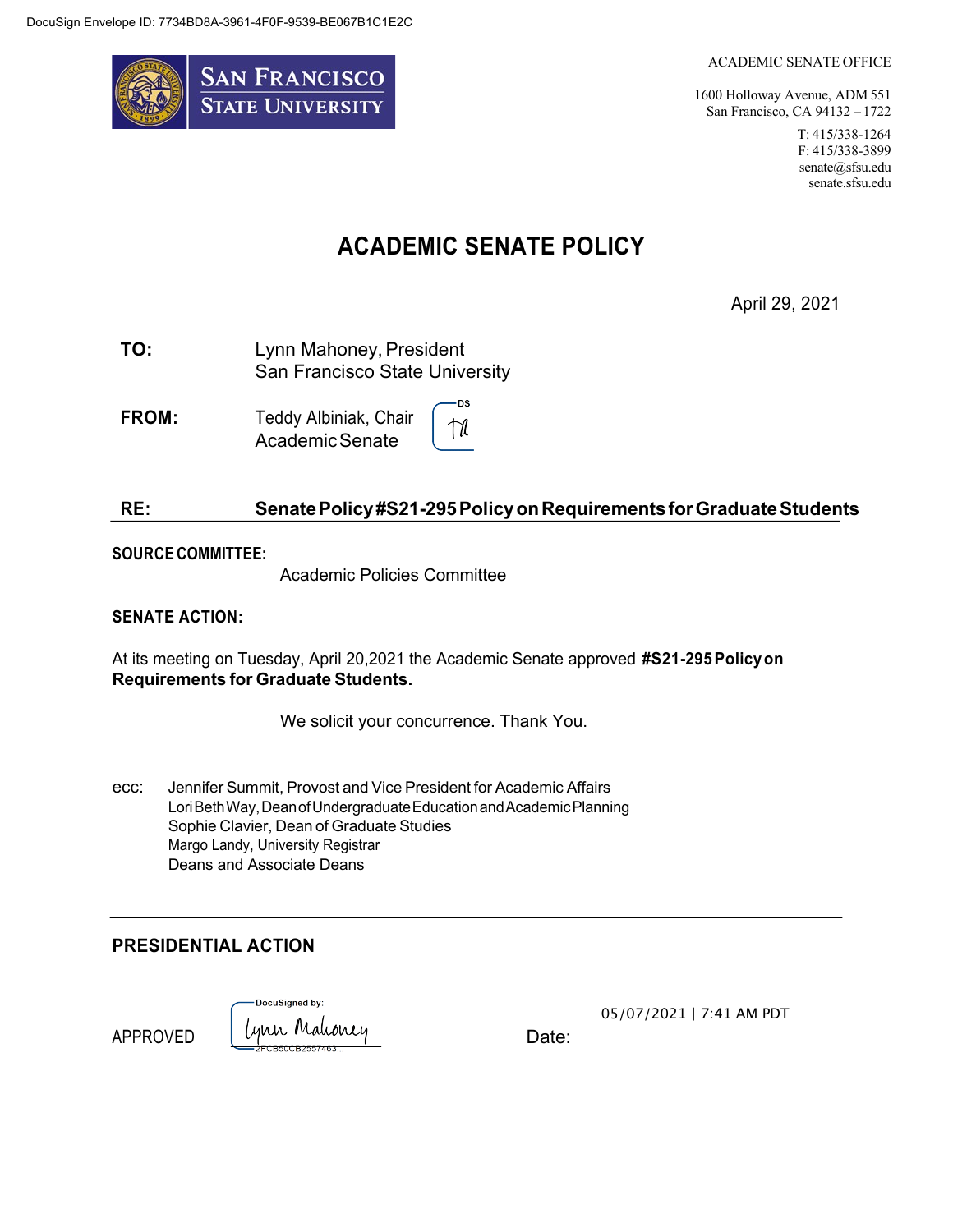

Policy #: *S21-295* Supersedes: *S/FXX-XXX*  Senate Approval: *4/20/2021*  Presidential Approval: *5/7/2021* Effective: *Fall 2021* Last Review: Next Review: *Spring 2025*

## *Policy on Requirements for Graduate Students*

#### **Abstract**

This policy outlines requirements for graduate students during their degree programs, excluding the admissions process.

**Key Words:** graduate studies / student requirements

**Author/Source:** Academic Policies Committee/Graduate Studies Division

**Responsible Unit** Graduate Studies Division

#### **History**

| Version | Approved   | Revisions(s)                                                                                                                                                                                                                                                                                                                                          |
|---------|------------|-------------------------------------------------------------------------------------------------------------------------------------------------------------------------------------------------------------------------------------------------------------------------------------------------------------------------------------------------------|
|         | 05/07/2021 | Original. Supersedes:<br>F78-35: Computation of GPA of Graduate Students<br>S83-105 Faculty for Graduate Programs<br>S06-238 Graduate Program Quality and Sustainability,<br><b>Indicators and Standards</b><br>S08-246 Culminating Experience Continuous<br>$\bullet$<br><b>Enrollment Policy</b><br>Incorporates material from University Bulletin. |

## Table of Contents

- a) General Requirements for Master's Degree Students
- b) Advancement to Candidacy
- c) Standards for Student Degree Programs
- d) Culminating Experience
- e) Application for Graduation
- f) Probation, Disqualification, and Declassification

## **Policy**

#### **General Requirements for Master's Degree Students**

To award the master's degree, SF State requires that all graduate students seeking a master's degree must: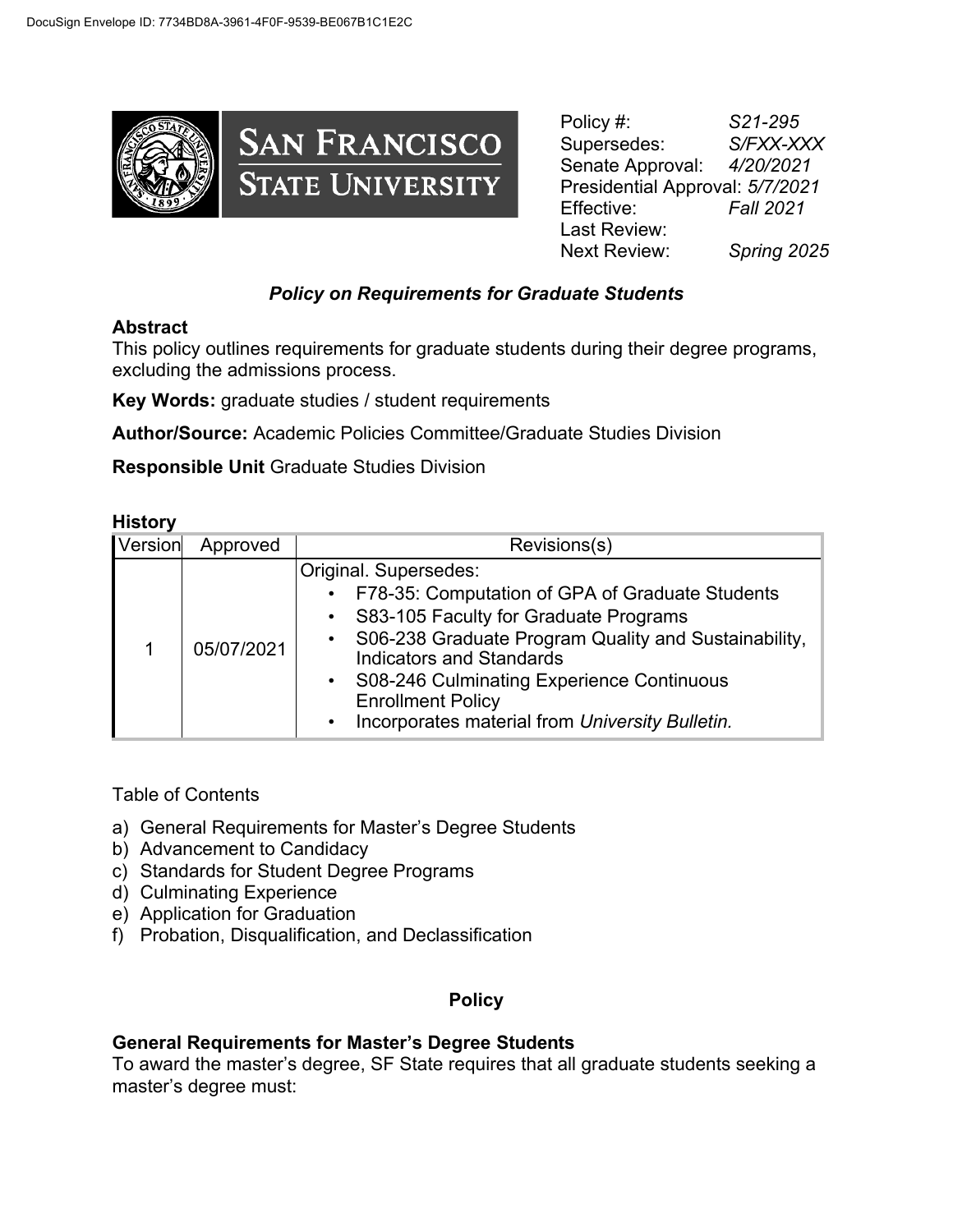- Meet the basic admission requirements for the University and the department or degree program;
- Complete two levels of the Written English Proficiency Requirement;
- Complete the specific departmental course requirements leading to the degree;
- Maintain a 3.0 grade point average as a continuing student;
- Complete a Culminating Experience defined by the department/program and approved by the University.

#### **Certificate requirements**

- Meet the basic admission requirements for the University and apply through the department or certificate program even if a student is already matriculated to a graduate program;
- Complete the specific course requirements leading to the certificate; and,
- Maintain a 3.0 grade point average as a continuing student.

**Credential Requirements**

- Meet the basic admission requirements for the University and the department or degree program;
- Complete the specific course requirements leading to the credential;
- Maintain a 3.0 grade point average as a continuing student during the credential program.
- Adhere to the requirements of the specific credentialing body of the credential.

#### **Doctoral Degree Requirements**

Students accepted into one of the doctoral degrees at San Francisco State should work closely with their academic advisors to ensure that all policies and procedures are being followed.

Procedures for continuing student performance in doctoral programs are different from those required for students in master's programs.

#### **Written English Proficiency Requirements**

Each graduate student must demonstrate, in an independently written format, the ability to write English correctly and effectively to explain, defend, or argue discipline-specific issues. The written English proficiency policy (#S19–014: University Policy on Written English Proficiency) requires two distinct levels of assessment: Level I (admission) and Level II (degree requirement). The Level I requirement must be met prior to admission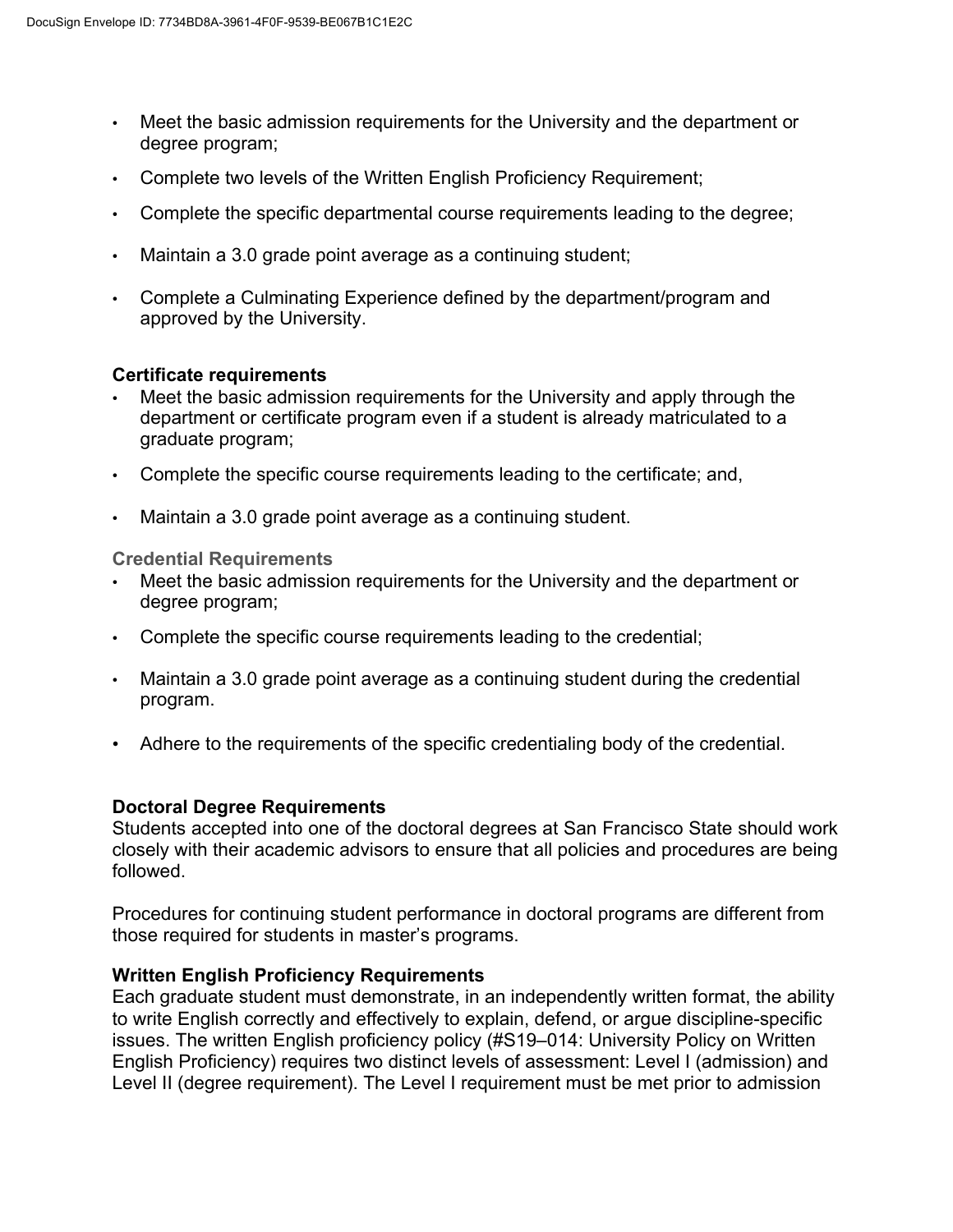or no later than the first year of enrollment. Typical Level I written requirements may include a department placement exam, writing samples, standardized writing tests, graduate writing course, or creative works portfolio as determined by the department. The required scores on standardized tests are laid out in S19-014: University Policy on Written English Proficiency.

Students who, within the first year of attendance, do not meet the writing competency conditions stated in the admission letter are subject to declassification from the degree program.

The Level II writing requirement is determined by the department/program and is usually associated with the completion of the Culminating Experience or may be related to a designated writing-intensive course taken prior to the Culminating Experience.

## **Advancement to Candidacy**

The plan of study that must be completed prior to award of the degree is documented on the Advancement to Candidacy (ATC). The ATC must be submitted to the Division of Graduate Studies, according to their procedures and processes, after completion of 18 units toward the degree and no later than the semester prior to starting any preliminary research and before enrolling in the Culminating Experience course.

The Advancement to Candidacy (ATC) must be approved by the graduate major advisor and the graduate coordinator/chair of the student's department or program. The ATC is submitted to the dean of the Division of Graduate Studies/or designee for evaluation and approval. Upon approval of the ATC, the student is advanced to candidacy and classified status.

Any change in the ATC requires that the student submit to their department and the Division of Graduate Studies all necessary petitions.

Processes and forms are available on the Graduate Studies website and are specific to each degree program.

#### **Standards for Student Degree Programs**

Graduate students must make continuous satisfactory progress toward their degree by completing a minimum of 6 units each year, not including the summer session. Departments or programs have the right to require that students complete more than the 6 units each year. Cohorted professional programs may require that students complete specified courses in sequence and maintain full-time enrollment. Graduate students who are enrolled, but not taking courses leading to the degree, may be declassified by the Dean of Graduate Studies upon recommendation by the department.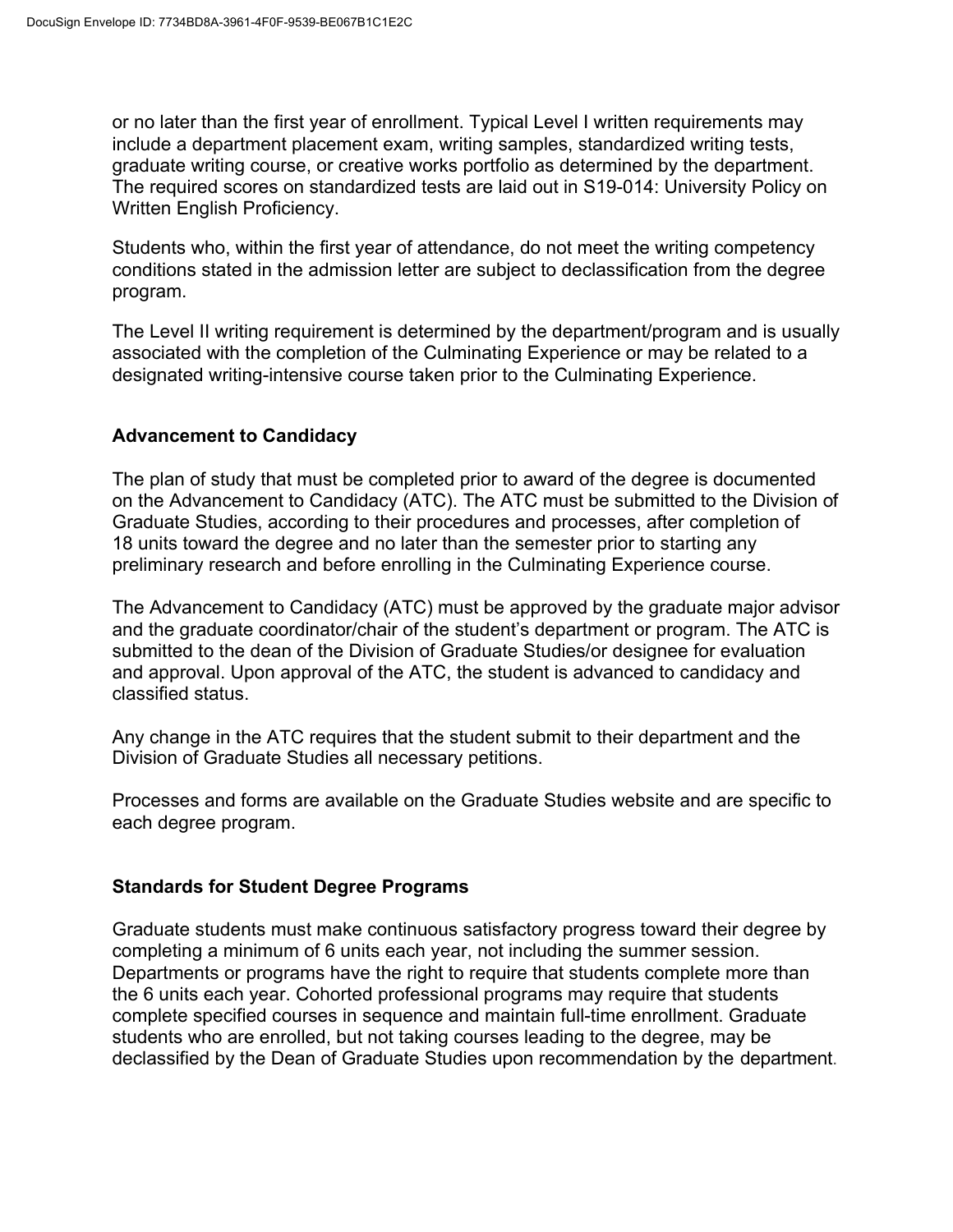*Title 5* of the *California Code of Regulations* requires that a master's or doctoral degree shall be completed in no more than seven years. No more than seven years may elapse from the first semester of enrollment after admission and completion of the degree requirements. Graduate programs requiring more than 30 units must also be completed within seven years. Programs may require that students complete all coursework within a shorter time period provided the curriculum, requirements, and timelines are clearly stated in the program materials and the sequence of course offerings is adequate for students to meet the required time to completion. Professional programs may require that students maintain continuous enrollment throughout their programs and complete courses in sequence as required for licensure or certification.

### **Extension of Seven-Year Limit**

Students, who for documented, serious, and compelling reasons, cannot complete their degree within the seven-year limit, may request one extension. Extensions cannot exceed one year. Students requesting an extension must be in good academic standing, have departmental validation that all coursework exceeding seven years is currently relevant in the field. Departments may require additional coursework to meet these requirements. Students requesting an extension after enrollment in the culminating experience will be required to enroll in the culminating experience continuous enrollment program, either in regular university or the College of Extended Learning, depending on the program expectations for enrollment.

Graduate students who have left the University for two or more consecutive semesters must reapply to the University.

#### **Consecutive Enrollment**

Prior to enrolling in the Culminating Experience, a student who is not enrolled for two consecutive semesters must reapply for admission to the University and to the major department. Students need to complete all required coursework, the written English proficiency requirement (Levels I and II), and the Culminating Experience within the seven-year time limit. On rare occasions, students can petition for an exception.

## **Advancement to Candidacy (ATC) Requirements**

The following minimum standards apply to Advancement to Candidacy (ATC).

Units included on the ATC must conform with Senate policy, as stated in the originally approved S06-238 Graduate Program Quality and Sustainability, Indicators and Standards (superseded by this policy).

• A minimum of 30-semester units or more as required for the degree. No degree will be awarded where the minimum number of units specified for the degree has not been completed.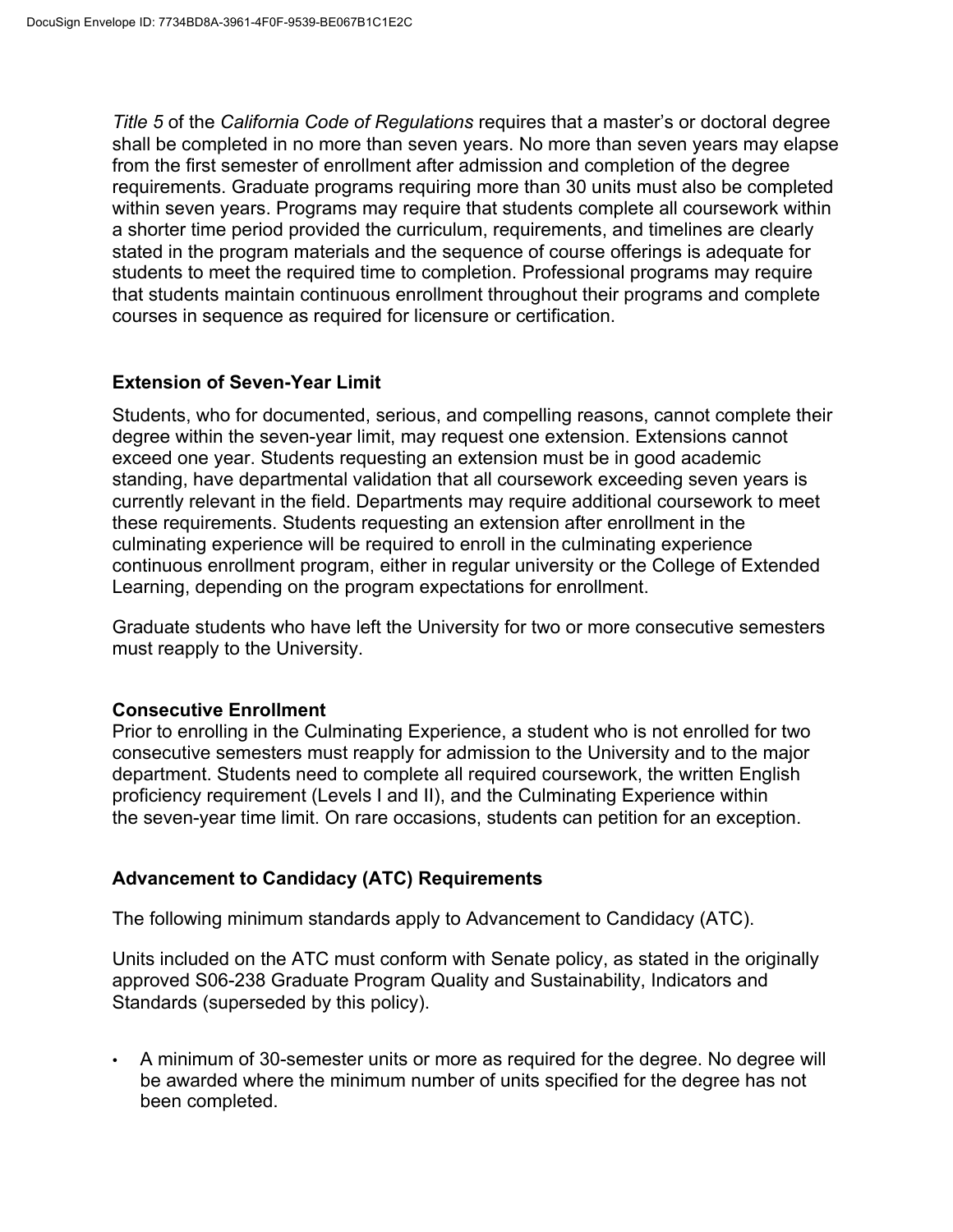- Seventy percent (70%) of the units must be from graduate-level courses:
	- Fifty percent (50%) of the units from exclusively graduate-level courses (700- 999 level). Most programs require more units or all units to be taken at this level.
	- Twenty percent (20%) of the units on the ATC may be graduate paired courses (graduate students must always register for the graduate designated section of the paired course).
- Thirty percent (30%) of the units may be from upper-division level courses:
	- No lower-division course work (100-299) is allowed on the ATC.
- At least 18 units of coursework taken within the department offering the degree program.
- No more than 9 units from any combination of Open University (CEL) work, credit by examination and transfer units may be used toward a 30-unit program and proportionally more for programs that exceed 30 units (e.g., a maximum of 18 semester units may be used in meeting the requirement of a 60-unit program if accepted by the program).
- No more than 12 units earned through an official graduate international exchange program (or proportionally more for higher unit programs) if approved by the department/program and the dean of Graduate Studies. Exchange work must be at the graduate level. Students using 12 units of exchange work on their ATC may not, in addition, use transfer work, Open University (CEL), credit by examination, or more than 6 units of 899 work on their ATC.
- All units of a completed (awarded by SFSU) graduate certificate are transferable to a degree with approval from the department and Dean of Graduate Studies.
- Any ATC course substitutions must be approved by the department prior to enrolling in a substituting course.
- The ATC may not include more than 6 units of credit in 899 Independent Study courses (699 not permitted) related to the degree objective.
- All non-supervisory courses listed on the ATC must have a grade of B- or higher.
- The ATC may not include more than 4 graduate student teaching units applicable to the discipline.
- No prerequisite coursework may be used to meet degree requirements.
- The ATC may not include any units used to obtain a previously awarded degree except if they are part of an approved curriculum in a blended program such as the SF Scholars program.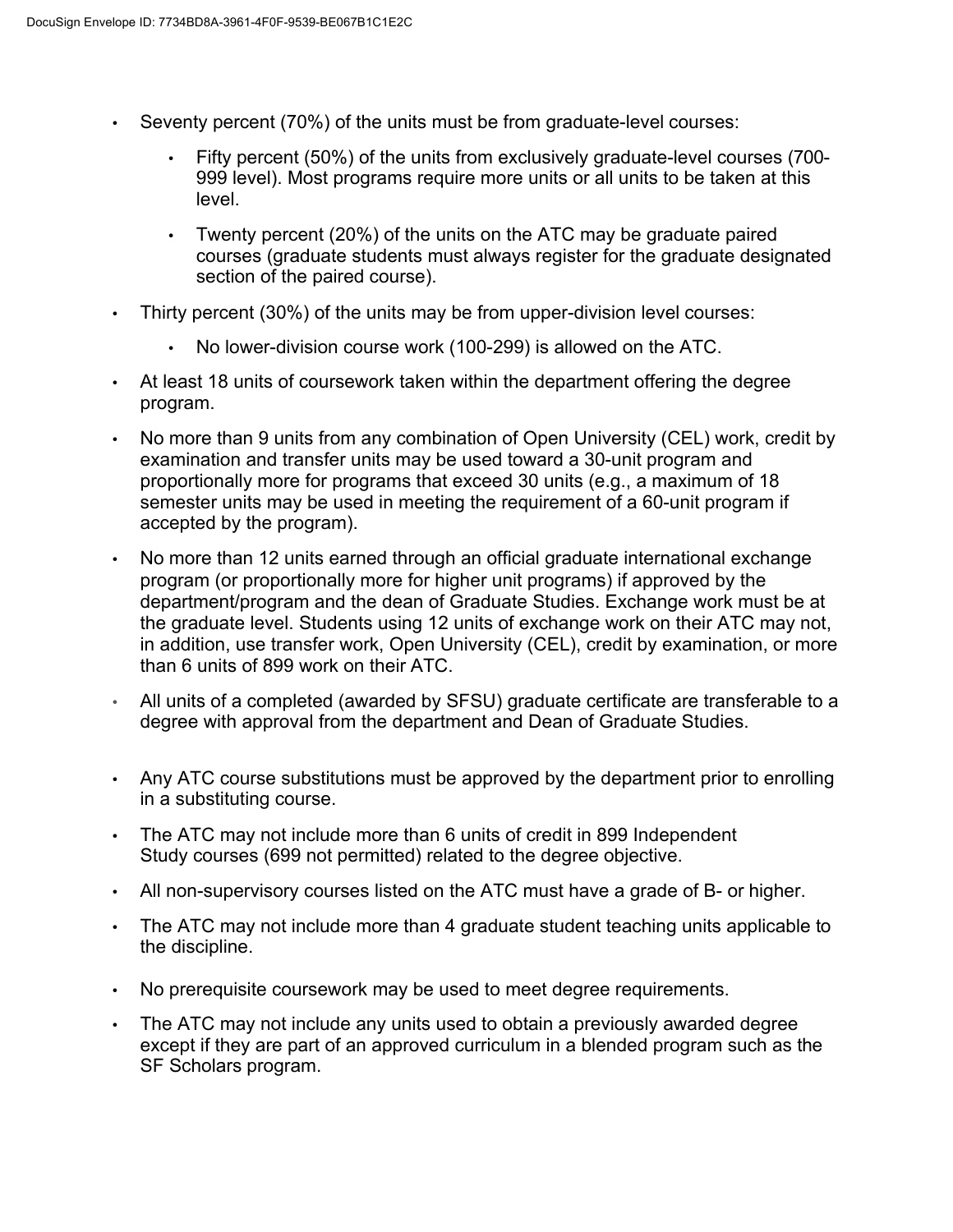- At least 21 of 30 units must be taken in residence on this campus or proportionally more for programs that exceed 30 units. SFSU online or remote courses are considered to be courses taken in residence.
- Summer Semester academic units are counted as residence credit.

#### **Grading Standards on the ATC**

- Both a cumulative GPA of 3.0 or better in all post-baccalaureate work taken at San Francisco State AND an ATC GPA of 3.0 (coursework listed on the ATC) or better is required. Departments can have stricter requirements.
- All non-supervisory courses listed on the ATC must have a grade of B- or higher.
- An ATC will not be approved if the transcript reflects an incomplete grade (i.e., I or IC). Students should resubmit the ATC after a grade is earned for the incomplete. IC grades are not permitted on the ATC.
- Grades earned by students in required English proficiency courses may not be used on the ATC and are not computed in the grade point average for the master's degree, but will be computed for evaluation of the SF State overall GPA.
- A grade of RP is given for a Culminating Experience course until completed. Upon completion, the Culminating Experience course grade needs to be changed to CR or letter grade.

#### **Culminating Experience**

As required by the California State University, graduate students must complete a Culminating Experience which may include thesis, dissertation, field study or applied research, creative works project, supervised field internship, seminar, or comprehensive examination prior to graduation.

A Proposal for Culminating Experience (including Human/or Animal Subjects, approved by the Institutional Review Board) approval and as per CSU policy, if required and must be approved by Graduate Studies before enrolling in the culminating experience course.

#### Selection of Culminating Experience Committee

Regardless of the type of Culminating Experience being completed, a committee must be established to evaluate whether the student has satisfactorily completed the final requirement for the degree.

- The committee must consist of at least two members, and departments can require additional members.
- The chair (first member) and the second member of the committee must hold tenured/tenure-track faculty appointments in the major department.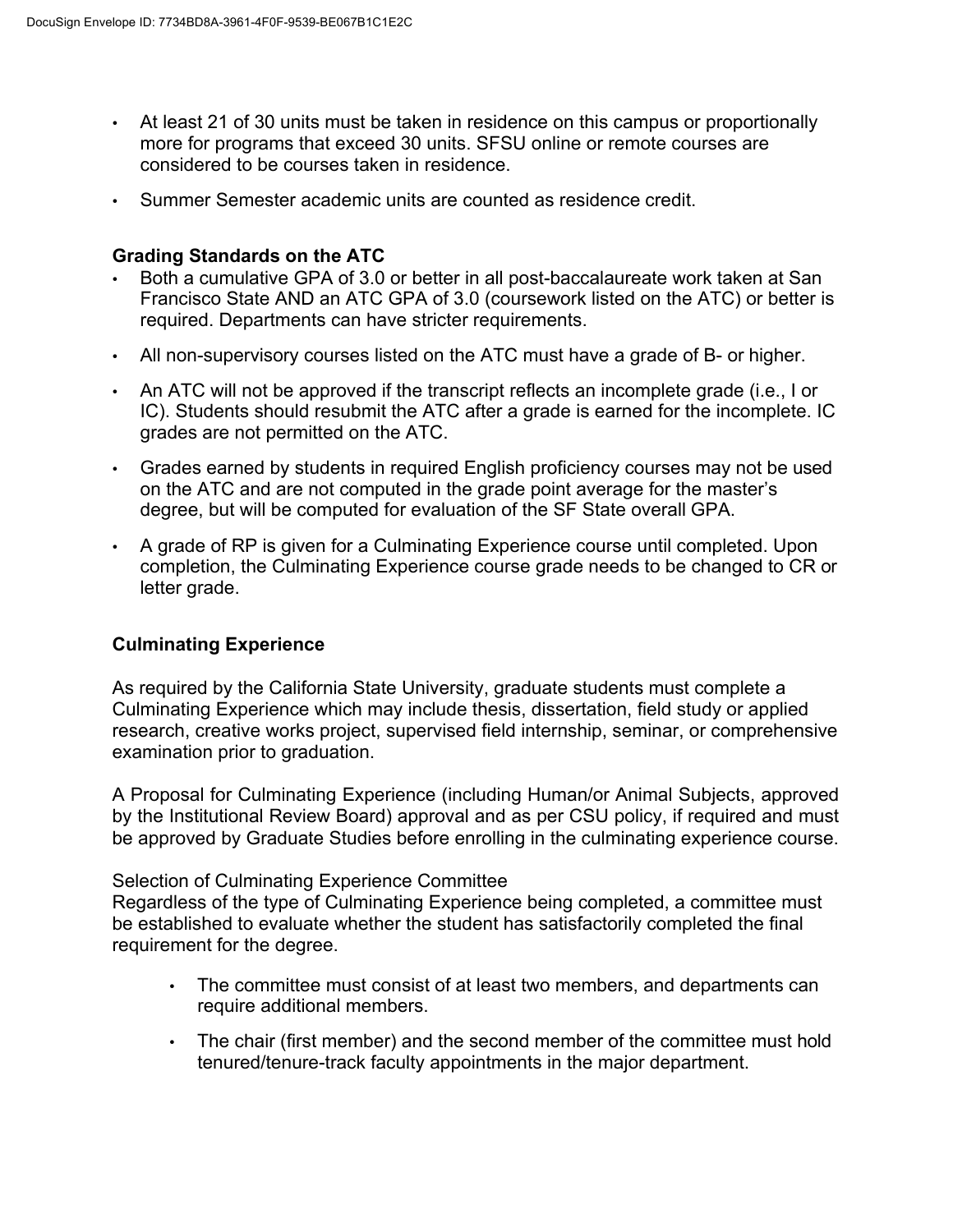- In circumstances where special expertise is available in another department, the Dean of Graduate Studies may authorize a designated tenured/tenuretrack faculty member from a related department to serve as the first or second member.
- Lecturer faculty, FERPs, emeriti, or experts in the field from off-campus universities, industry, or research facilities may serve as a second or third member of a student's committee if they have extensive expertise in the area under study, hold a terminal degree in the field, and are approved by the Dean of Graduate Studies. A current curriculum vitae must be on file in Graduate Studies. Any proposed committee member who does not hold a terminal degree in the major field of study must be approved by the Dean of Graduate Studies to determine if committee membership is appropriate.
- Due to the temporary nature of these special appointments, both the student and the member must understand the risk to the timely completion of the Culminating Experience.
- If a committee member of the Culminating Experience leaves or is unavailable during the agreed-upon semesters of completion of the Culminating Experience, the student will need to reconstitute the committee. New faculty members often have different expectations and may require a student to revise and resubmit the Culminating Experience Proposal.
- Students should be aware that few faculty members are available to provide guidance with the Culminating Experience during Winter Break or the summer months. Students required to complete a defense of their thesis or research should plan for completion during the regular semester period. Agreements for review of drafts or defense hearings held outside of semester weeks should be obtained in writing.
- To officially change the composition of a Culminating Experience committee, a student must submit a Petition for Committee Revisions to Graduate Studies.

## **Registration and Grading for Culminating Experience Courses**

Students must have an approved Advancement To Candidacy (ATC) form and Proposal for Culminating Experience on file at the Division of Graduate Studies prior to registering for the Culminating Experience course. The registrar will block admission to a culminating experience class until approval is received.

- When the Culminating Experience project is completed, be sure that the student's committee chair (first reader) files a grade change to CR (Credit) with the Registrar's Office.
- A Report of Completion must be filed for all Culminating Experiences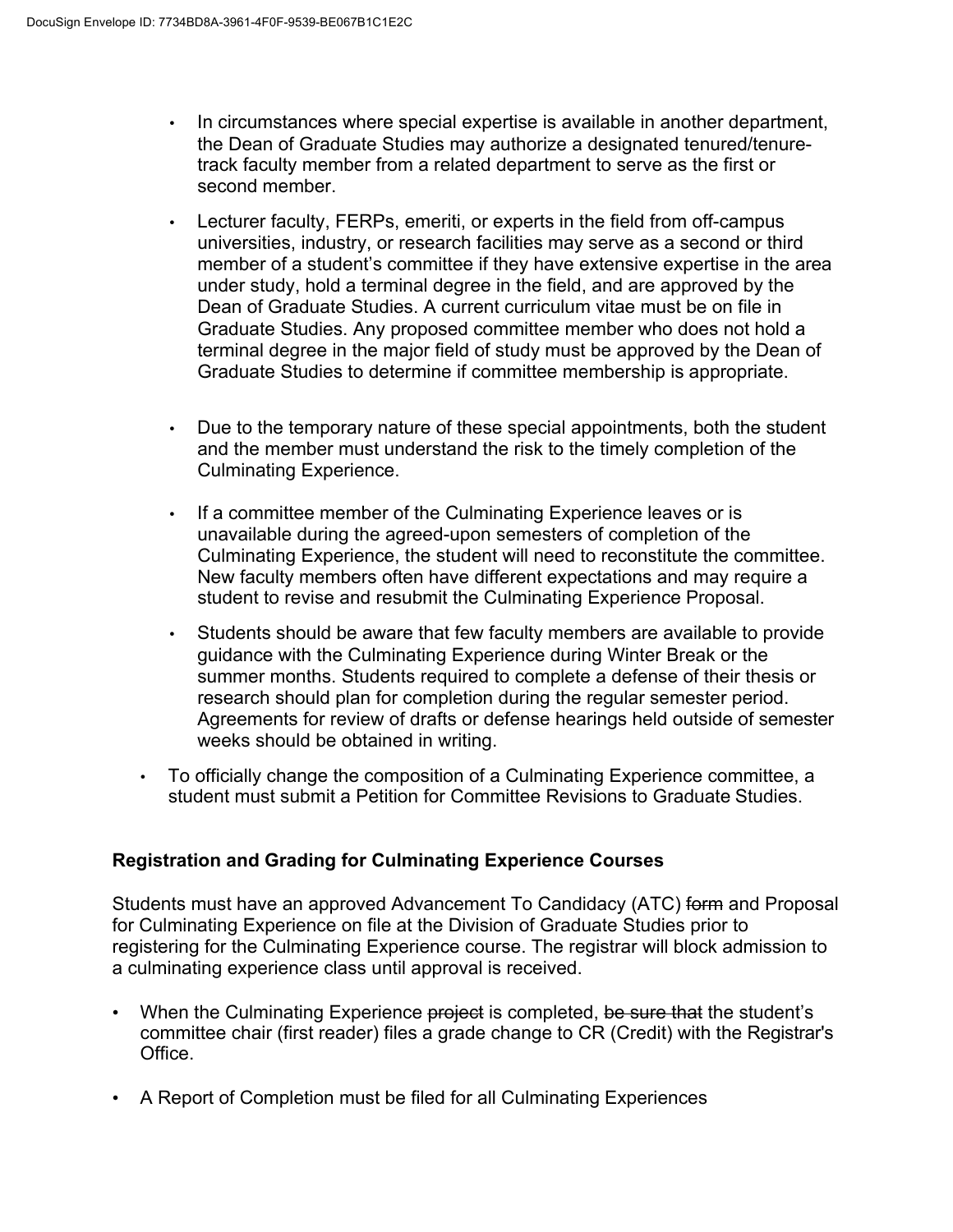- Thesis/Dissertation/Written Creative Works need to be reviewed by Graduate Studies and submitted to the Library. Adhere to Thesis Guidelines for completion.
- If students do not complete the course by the end of the semester of registration students will receive a grade of RP (Report in Progress) and should not register for the course again.

#### **Continuous Enrollment in Culminating Experience**

*(This section is incorporated and superseded in its entirety from S08-246: Culminating Experience Continuous Enrollment Policy)*

- 1 Students have the semester they enroll in the CE and the following semester to complete their degree requirements. If all requirements except the CE are completed during the semester students enroll in the CE, they do not need to enroll the following semester.
- 2 Students who do not complete their Culminating Experience during the semester of enrollment in the Culminating Experience or the following semester, excluding winter and summer, (the "grace" semester) must enroll in a zero-unit course with the College of Extended Learning (CEL) and every subsequent semester until the Culminating Experience is completed. Enrollment in the CEL Culminating Experience course provides students access to SFSU libraries, discipline-associated laboratories and facilities, and Culminating Experience advisors. Students are automatically withdrawn from their degree program if they fail to maintain continuous enrollment status after the grace semester. (For the purpose of this policy, only the fall and spring semesters are counted as semesters.)
- 3 Students who do not maintain continuous enrollment in their Culminating Experience course and subsequently return to complete their Culminating Experience within the 7-year time limit to complete requirements for graduate degrees must be reinstated in their degree program and may have to file a new Proposal for Culminating Experience.
- 4 Students who are past the 7-year limit must formally reapply for admission to the program in which they were completing their Culminating Experience. There is N no guarantee of readmission. If readmitted, must submit a new Graduate Approved Program to the Division of Graduate Studies.

#### **Application for Graduation**

Candidates for a degree must file an application for graduation in accordance with the University calendar. Degree candidates must have both an approved Advancement to Candidacy (ATC) and Proposal for Culminating Experience (PCE) on file and a cumulative and an ATC GPA of 3.0 or better to be eligible to apply for graduation.

#### **Probation, Disqualification, and Declassification**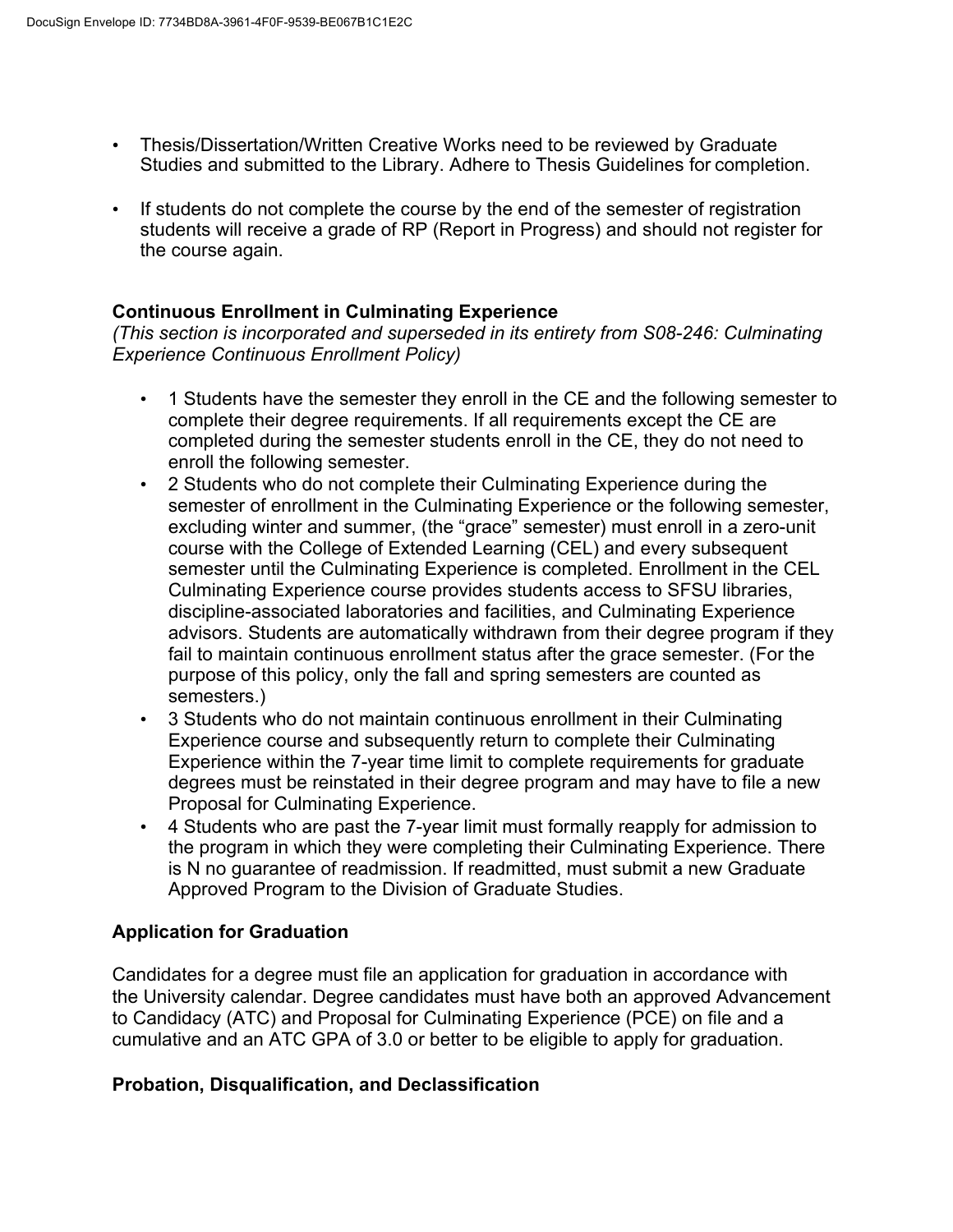## **Academic Probation**

Students will be placed on academic probation if the overall, SF State, or semester GPA falls below 3.0 (B). The Registrar will place an academic hold on the student record and the student will not be allowed to enroll in Early Priority Registration. After grades are published by the Registrar at the end of the semester during which the student is on probation, one of three actions will occur:

- 1. the student attains a 3.0 in the overall and semester GPA and is eligible to register for classes in the Final Priority Registration period, or
- 2. the student does not attain a 3.0 GPA in the overall or semester GPA and the student is subject to disqualification and is not allowed to register in the Final Priority Registration period, or
- 3. Students who are academically disqualified from the graduate degree, credential, or any certificate program and from further enrollment in the University may file for reinstatement. Faculty and the program graduate coordinator may approve or deny the student to continue the program for one semester.

### **Administrative Probation**

A graduate degree, credential, or certificate student may be placed on administrative probation by the Dean of Graduate Studies for any of the following reasons:

- Withdrawal from all or a substantial portion of a program of studies in successive terms. (A student whose withdrawal is directly associated with a documented chronic or recurring disability or its treatment is not to be subject to administrative/academic probation for such withdrawal.)
- Repeated failure to progress toward the stated degree objective, or another program objective.
- Failure to comply, after due notice, with an academic requirement or regulation that is routine for all students or a defined group of students.

#### **Administrative Disqualification**

A graduate student who has been placed on administrative probation may be disqualified by the Dean of Graduate Studies from further attendance if:

- The conditions for removal of administrative probation are not met within the period specified.
- The student becomes subject to academic probation while on administrative probation.
- The student becomes subject to administrative probation for a second or more time.